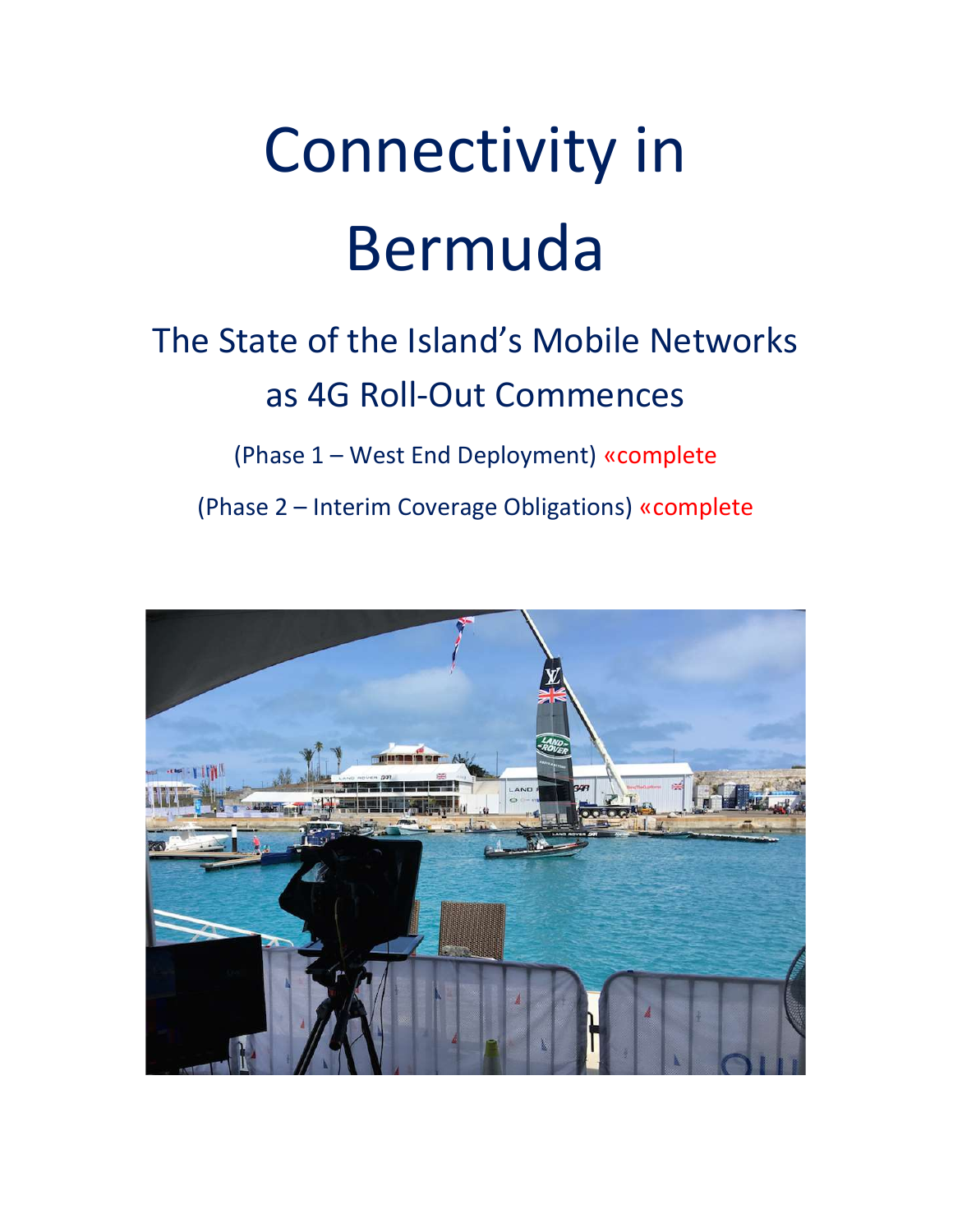## Summary

Mobile connectivity has never been more important in our lives. This report sets out the current levels of mobile connectivity in Bermuda. This is a time of rapid change for the Island's mobile networks as they start their 4G deployment, initially concentrating on the areas around the Great Sound as part of the licence obligations<sup>1</sup> imposed to ensure the America's Cup was delivered with world-class connectivity.

The key findings are that Bermuda has excellent voice connectivity, implemented using the existing 2G and 3G mobile networks. Coverage is near-universal, call dropping very rare compared to international norms and the quality of voice is nearly always high.

Data connectivity remains a work in progress. The legacy 3G network provides good levels of coverage but with speeds that are typically in the region of 4Mbits/s. 4G or LTE, where deployed, increases that speed to above 20Mbits/s and delivers a

<sup>1</sup> See http://www.rab.bm/index.php/spectrummenu/spectrum-licenses/bdc/864-bdc-radiospectrum-licence-10-30-14/file and http://www.rab.bm/index.php/spectrum-

1

much-improved experience with shorter delays.

We anticipate that in the short term, some reduction in 4G coverage in the Great Sound may occur as temporary sites set up for the America's Cup are decommissioned post event. However, the operators should then turn quickly to deploying more permanent sites throughout the Island. Their 4G licence requires them to achieve 99.9% coverage by May 2018.

Once deployed, their work is not done. Data consumption is growing rapidly around the world and network capacity needs frequent enhancement to accommodate this growth. Hence, -the Regulatory Authority (the Authority) will continue to monitor and report on connectivity for the foreseeable future, and specifically for the 50% and 99.9% coverage obligations.

menu/spectrum-licenses/tbwi-digicel/877-tbwimobile-radio-spectrum-licence-10-30-14/file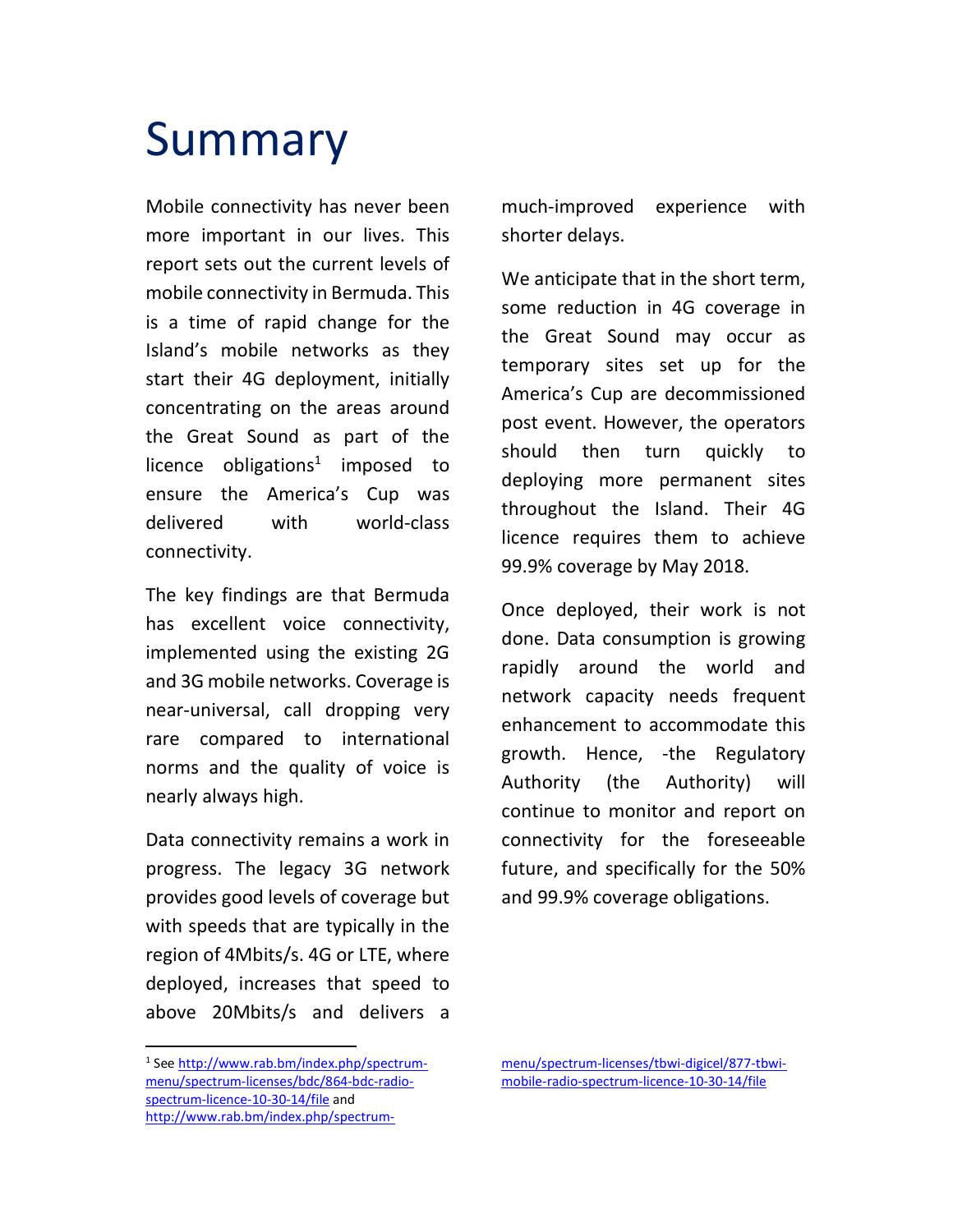# Voice

Voice calling may be on the decline but is still a critical part of the mobile experience for all. Key is:

- Can I make a call when I need to?
- Will the call be free of dropping allowing me to complete it?
- Will the quality of the voice be high enough for a pleasurable experience?

4G networks are optimised for data. They can carry voice, using a similar solution to that adopted by Skype and WhatsApp, but initially operators prefer to use 2G and 3G networks for voice calling. That is currently the case in Bermuda.

Coverage is close to 100% as is the percentage of calls completed.

Indeed, these numbers are so close to 100% that it only takes one unusual event – such as a cruise ship docking during a time of unusually high network usage, for the statistics to be impacted. The Authority observed such a situation when measuring.

Note that these measurements were made outdoors. The experience within buildings may well be worse as the signal is often weaker indoors.



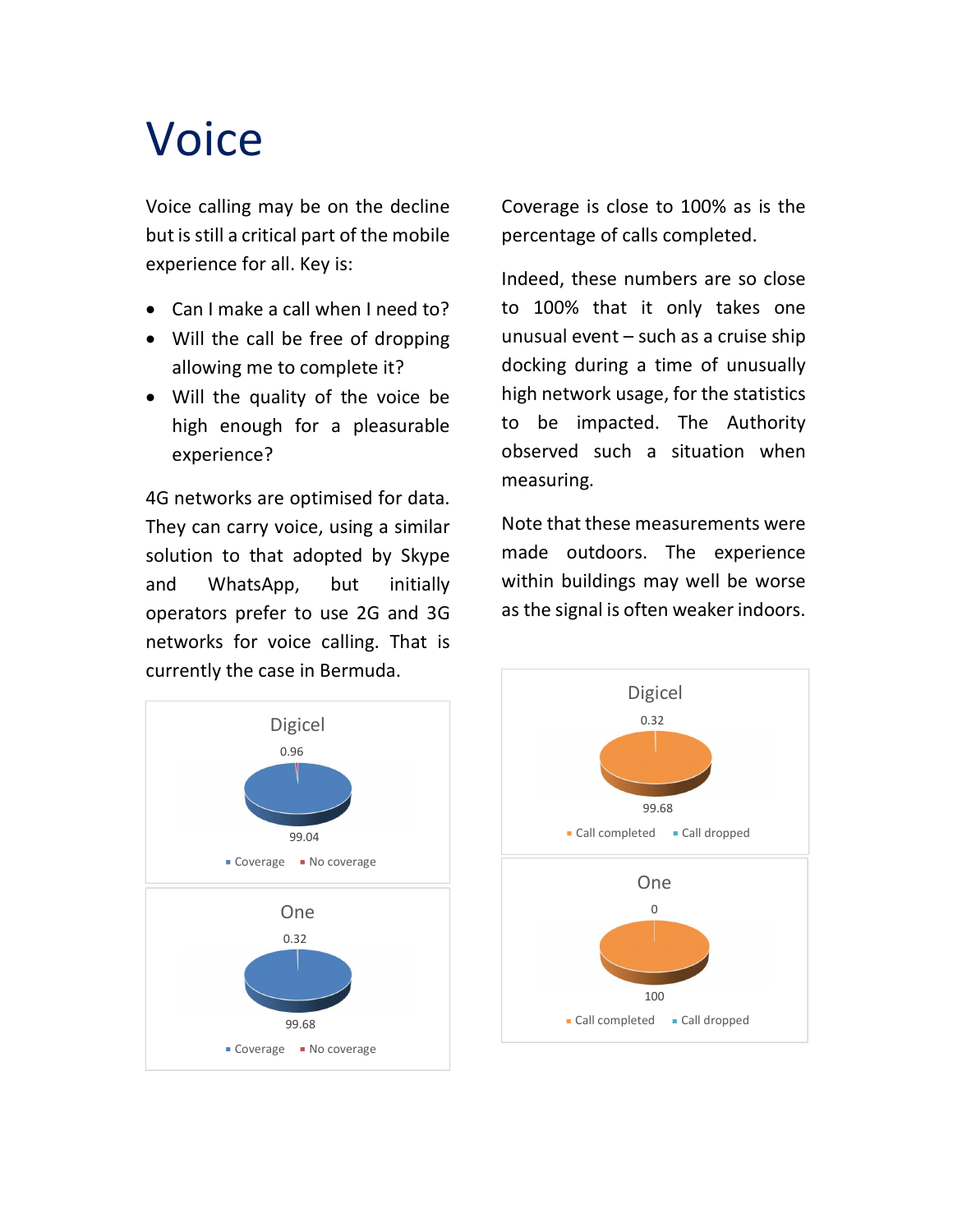

Voice quality is not quite so high as availability, but still very respectable. Between 80% and 90% of calls reach a quality level that users tend to judge as "good". The Authority will monitor both networks carefully to make sure voice quality stays high as traffic migrates to 4G.

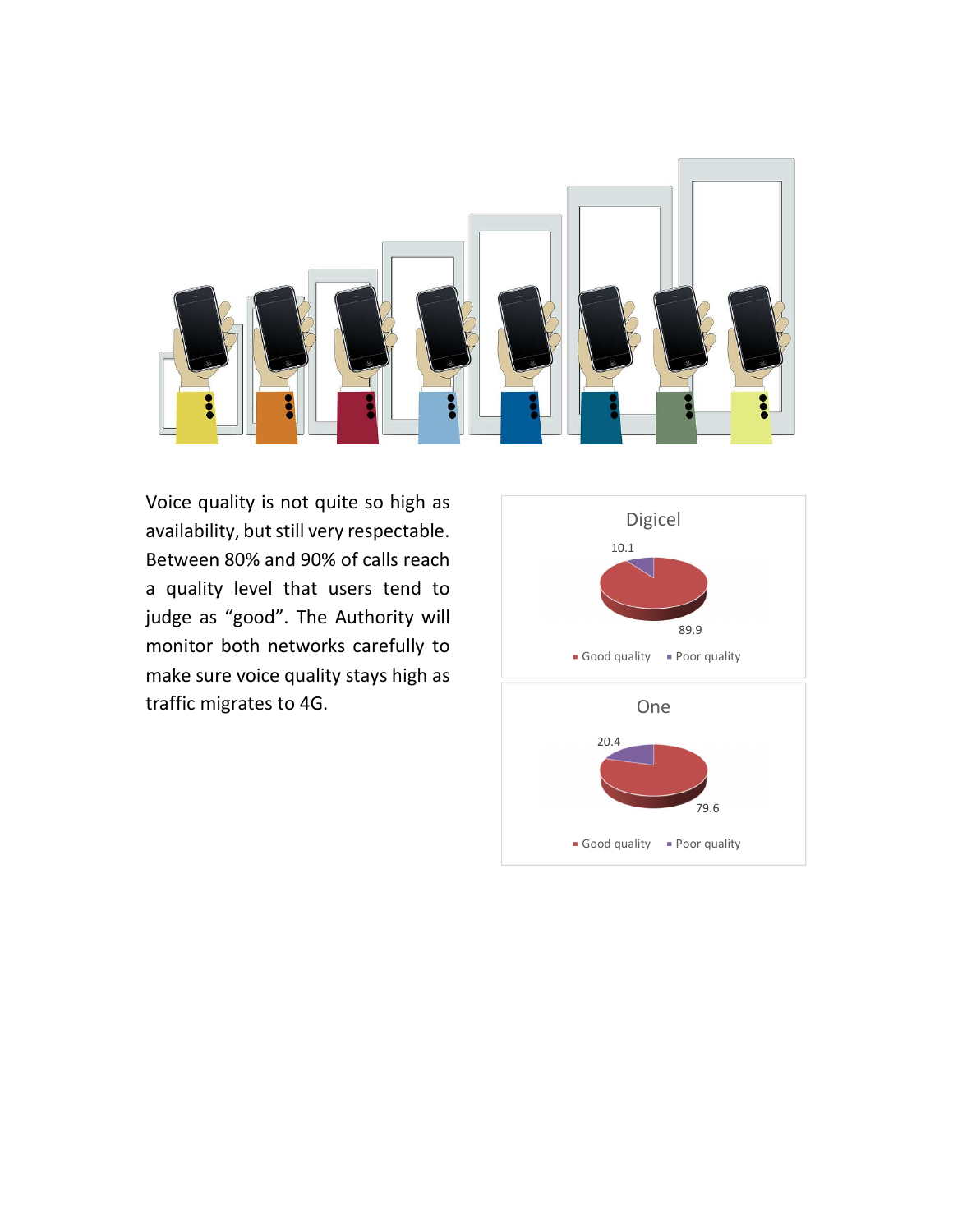#### Data

The mobile experience tends to be better when it is faster. Web pages download more quickly. Apps work better. Emails appear immediately. 4G provides a significant increase in data rate compared to 3G. Both operators achieve a near-identical average data rate of 27Mbits/s, with one exhibiting peak speeds of over 80Mbits/s. Often, once speeds exceed around 10Mbits/s it is other factors, such as the time for a message to reach a server in the US, that dominates the experience. Hence, these average speeds are

comfortably higher than most will need for normal data usage patterns.

However, as the map and chart shows, speeds are far from uniform, being much higher, for example, in Hamilton and in something like 5% of cases falling to typical 3G rates. Speeds can also fall over time as network congestion grows – this is now occurring in some networks in countries like the UK. Also, 4G may not currently be available at all to those in the east end of Bermuda.

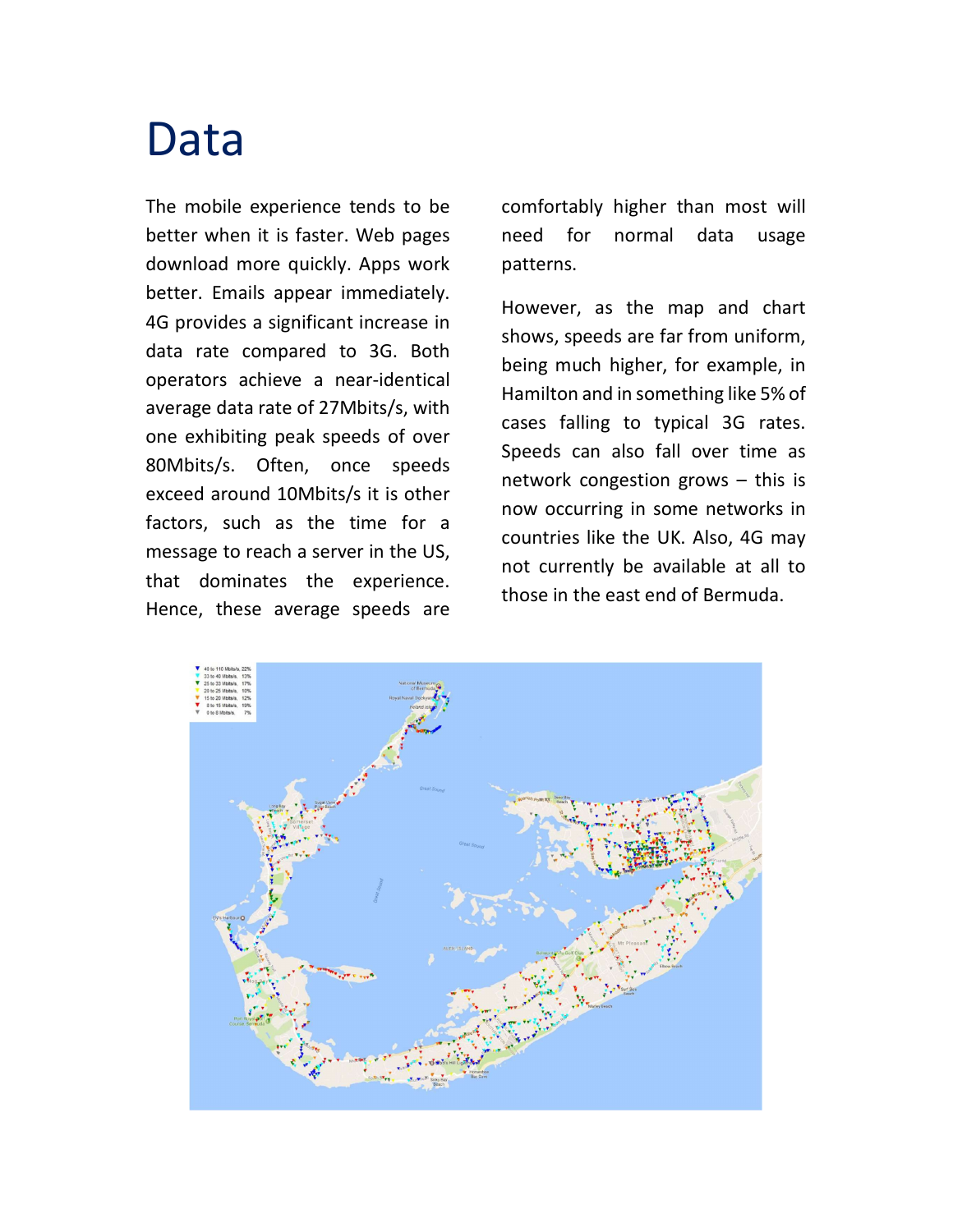

For those on the water speeds are also generally high. Streaming a

movie while cruising the Great Sound should be entirely possible.

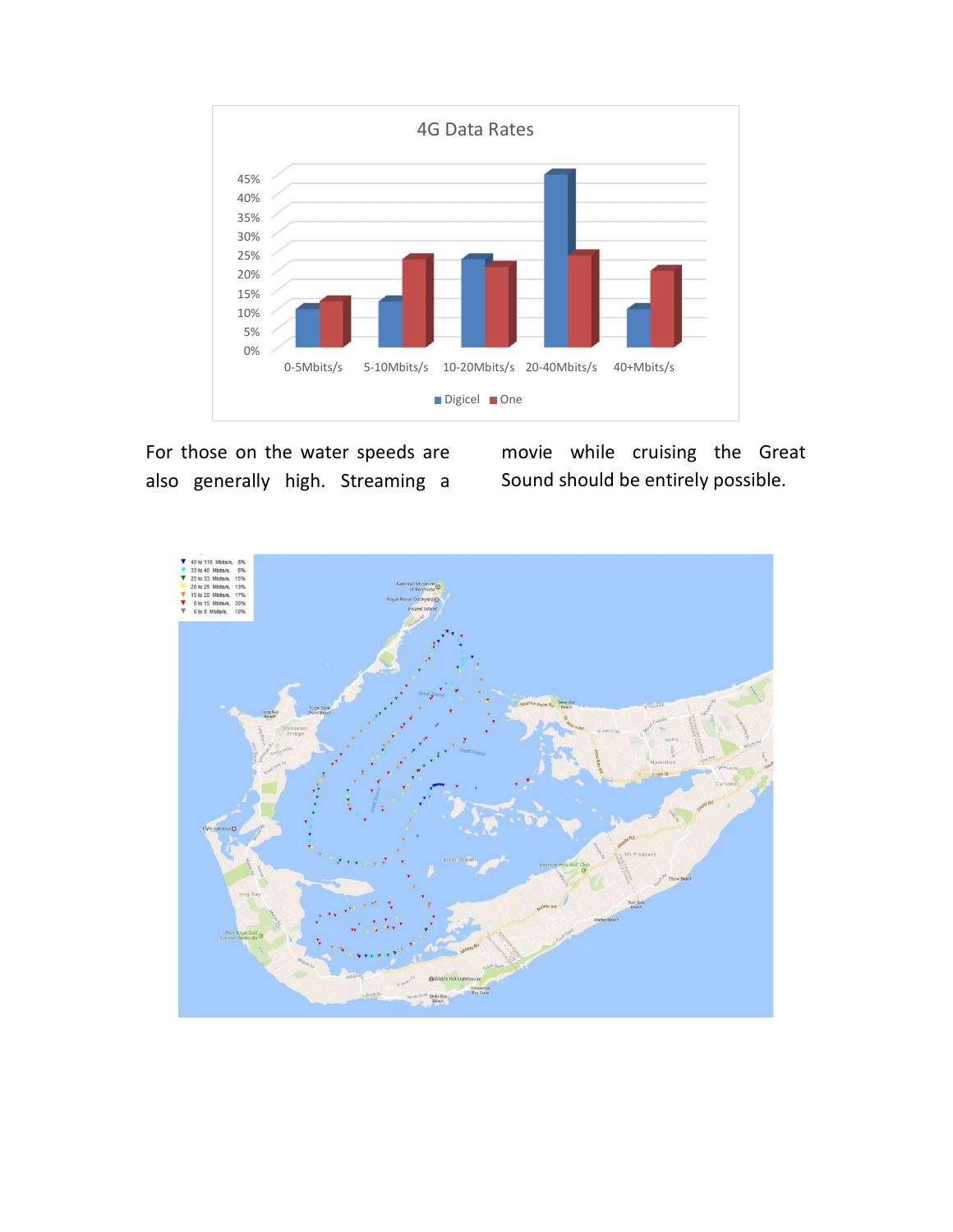### Looking Ahead

We anticipate rapid change in mobile connectivity over the coming year as 4G is deployed to meet licence obligations. For One these are to reach 50% already and 99.9 % coverage by November 2017. For Digicel the targets are 50% by August 2017 and 99% by May 2018. Data rates of 15 Mbps are mandated. As a result, we expect to see speeds above this or perhaps 25Mbits/s delivered across the Island, albeit not in every location and not all the time. As the chart shows, this would place Bermuda about mid-table in terms of global mobile speeds  $-$  a good position given its small size and limited wireless technology industry. We anticipate rapidly increasing use of mobile data with associated benefits to productivity and quality of life. The Authority will measure these improvements regularly and report on them.

There is still much to do. Mobile networks cannot realistically reach deep into every building and we will need to use other solutions such as Wi-Fi in these cases, to free up precious mobile data resources. Ensuring interference-free WiFi

systems and making them as widely available as possible will be a key element of future connectivity.

While Bermuda deploys 4G, some other countries are contemplating 5G. It is still far from clear when 5G will be ready and what benefits it will bring, but we will monitor closely and move decisively once it is clear that the technology is mature enough for local deployment.



Adapted from OpenSignal report. Bermuda added. Note methodologies differ so results may not be directly comparable.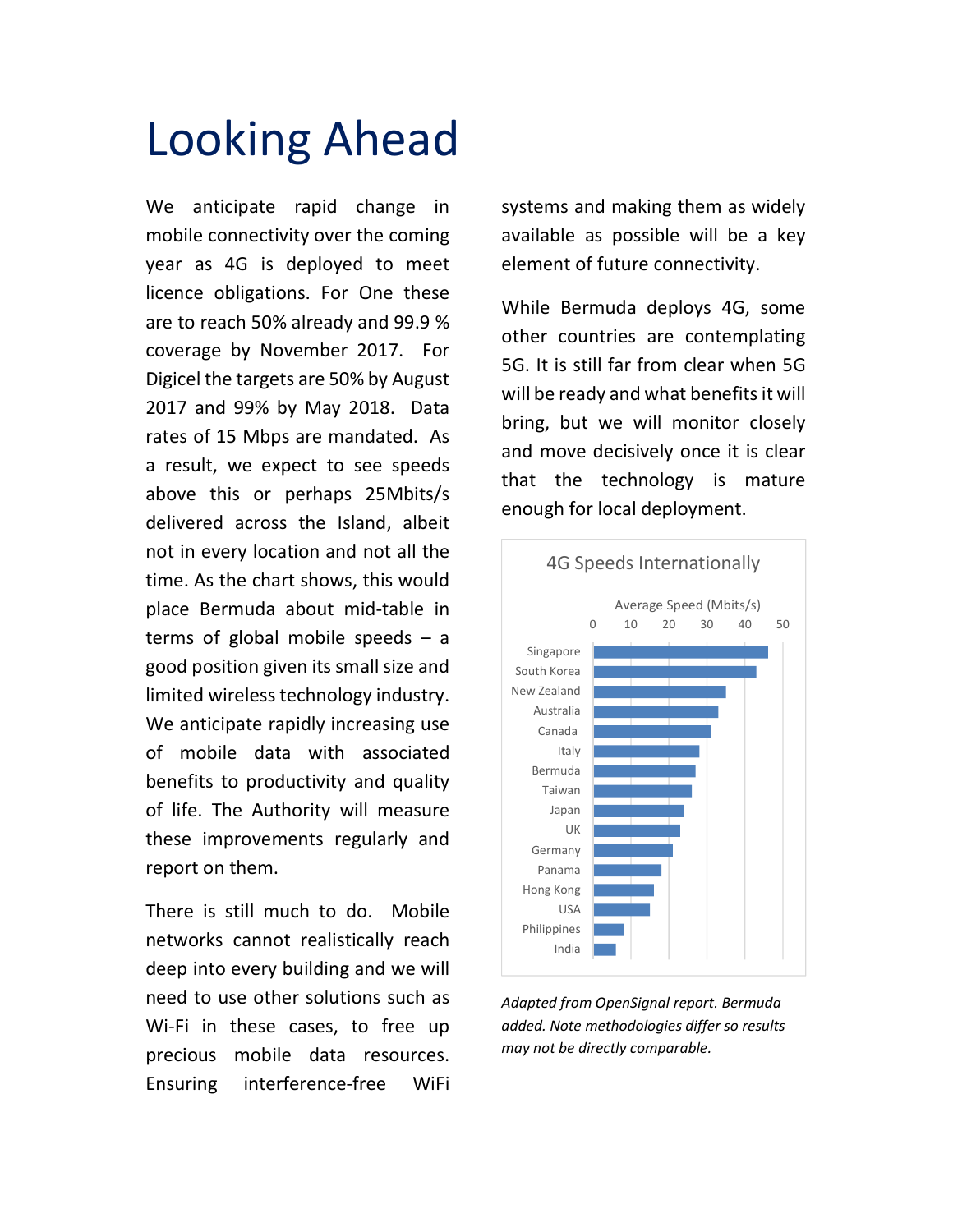#### Phase 2 – Interim Coverage

During the week of 20 August 2017, the Authority continued its phased testing of both One and Digicel's 4G networks. These tests were carried out concurrently, with a 75% coverage requirement for One and a 50% coverage requirement for Digicel.

It should be noted that this phase was focused solely on 4G data testing noting that the users mobile quality of experience tends to be better when it is faster. 4G broadband mobile technologies have been designed with different Quality of Service (QoS) frameworks to enable delivery of the evolving Internet applications. Specifically, it is a fundamental requirement to provide satisfactory service delivery to users and also to manage network resources. Both operators achieve a near-identical average download data rates of 31Mbits/s, with one exhibiting peak speeds of over 90Mbits/s.

Notwithstanding the most recent tests carried out for both 50 & 75 % (Digicel & One respectively), there is still ground to be made up before

<sup>2</sup> 99.9% Island-wide coverage with minimum user data rate of 4 Mbps and minimum average user data rate of 15 Mbps.

1

Phase 3<sup>2</sup> testing commences for both carriers. The Authority, during its latest testing, witnessed failed data tests by both carriers. It is envisioned, that by the time the Phase 3 measurements are carried out, both networks will be better optimised thus delivering less failed data tests. All in all, Bermuda is well on its way to having 4G networks that are amongst the upper tier performers. existing commences for both<br>The Authority, during its<br>ing, witnessed failed data<br>both carriers. It is<br>l, that by the time the<br>neasurements are carried<br>networks will be better<br>thus delivering less failed<br>All in all, Bermuda

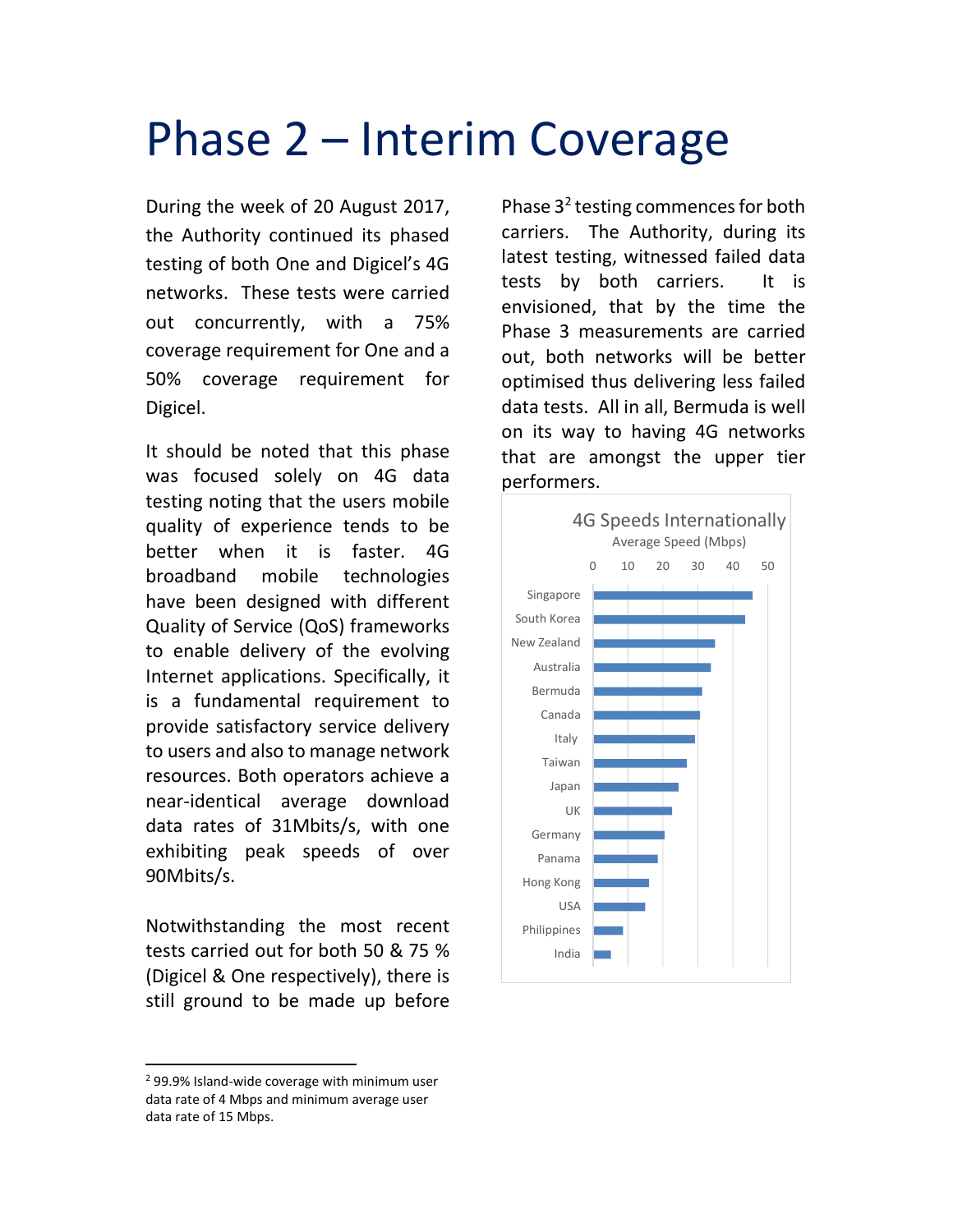

The above image is that of the of the Reference Signal Received Power (RSRP). This is a good indication of signal strength, and can be referenced in the legend (Top Left-hand Corner of Drawing).



The above image is that of the of the Through-Put in (Mbps). This is a good indication of download speeds one can expect in any given part of the island, and can be referenced in the legend (Top Left-hand Corner of Drawing).